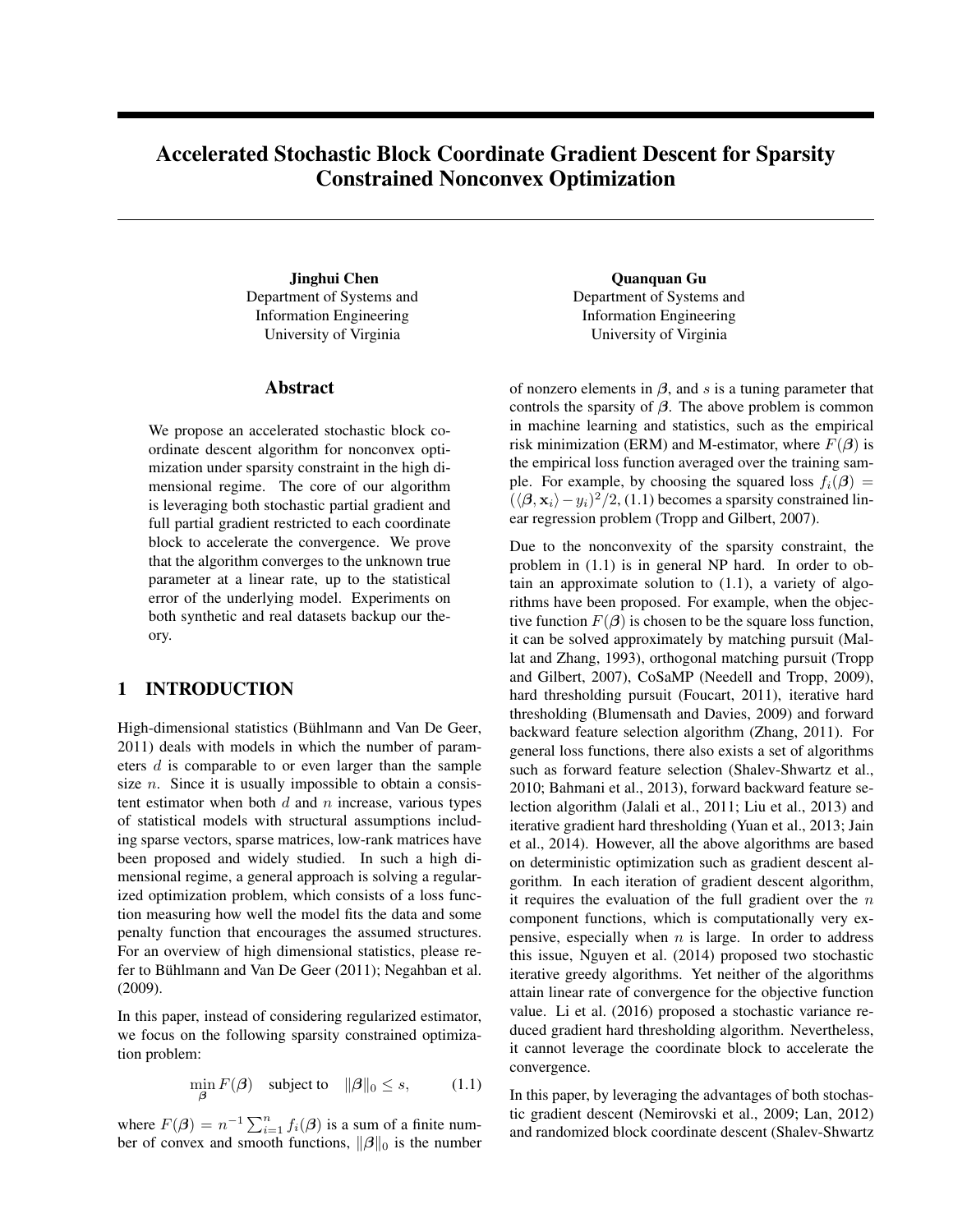and Tewari, 2011; Nesterov, 2012; Beck and Tetruashvili, 2013; Richtárik and Takáč, 2014; Lu and Xiao, 2015), we propose a stochastic block coordinate gradient descent algorithm to solve the nonconvex sparsity constrained optimization problem in (1.1). The core of our algorithm is to exploit both stochastic partial gradient and full partial gradient restricted to each coordinate block. In detail, our algorithm consists of two layers of loops. For each iteration of the outer loop, the full gradient is computed once; while in the follow-up inner loop, partial stochastic gradient is computed to adjust the full gradient. We also incorporate mini-batch gradient computation into our algorithm, to further accelerate the convergence. Replacing full gradients with stochastic gradients restricted on coordinate blocks essentially trades the number of iterations with a low computational cost per iteration. We prove that the algorithm is guaranteed converge to the unknown true parameter  $\beta^*$  at a linear rate up to statistical error. The gradient complexity<sup>1</sup> of our algorithm is

$$
\mathcal{O}\Big(\big(n+\kappa_{\widetilde{s}}|\mathcal{B}|/k\big)\log(1/\epsilon)\Big),
$$

where k is the number of coordinate blocks,  $|\mathcal{B}|$  is the mini batch size,  $\epsilon$  is the optimization error for the objective function value, and  $\kappa_{\tilde{s}}$  is the condition number of the Hessian matrix  $\nabla^2 F(\boldsymbol{\beta})$  restricted on any  $\tilde{s} \times \tilde{s}$  principal submatrix. When  $k = 1$  and  $|\mathcal{B}| = 1$ , our algorithm is reduced to accelerated gradient descent for the sparsity constrained nonconvex optimization problem. It improves the gradient complexity for gradient hard thresholding algorithms (Yuan et al., 2013; Jain et al., 2014) from  $\mathcal{O}(n\kappa_{\widetilde{\delta}}\log(1/\epsilon))$ to  $\mathcal{O}[(n + \kappa_{\widetilde{s}}) \log(1/\epsilon)]$ . Furthermore, for both sparse linear regression and sparse generalized linear model estimation, we show that the estimator from our algorithm attains the minimax optimal statistical rate. Experiments on both synthetic and real datasets backup our theory.

The remainder of this paper is organized as follows. In Section 2, we briefly review some related work. In Section 3, we review two examples of the optimization problems. We present the algorithm in Section 4, and analyze it in Section 5. In addition, we apply our theory to two specific examples and illustrate the corresponding theory for the two examples. We compare the proposed algorithm with existing algorithms in Section 6. Finally, we conclude this paper in Section 7.

**Notation** Let  $\mathbf{A} = [A_{ij}] \in \mathbb{R}^{d \times d}$  be a matrix and  $\mathbf{x} =$  $[x_1, \ldots, x_d]^\top \in \mathbb{R}^d$  be vector. For  $0 < q < \infty$ , we define the  $\ell_0$ ,  $\ell_q$  and  $\ell_{\infty}$  vector norms as  $\|\mathbf{x}\|_0 = \sum_{i=1}^d \mathbb{1}(x_i \neq$ 0),  $\|\mathbf{x}\|_q = \left(\sum_{i=1}^d |x_i|^q\right)^{\frac{1}{q}}$  and  $\|\mathbf{x}\|_{\infty} = \max_{1 \le i \le d} |x_i|$ , where  $\mathbb{1}(\cdot)$  represents the indicator function. For a vector

 $x$ , we define supp $(x)$  as the index set of nonzero entries of x, and supp $(x, s)$  as the index set of the top s entries of x in terms of magnitude. In addition, we denote by  $x_S$  the restriction of x onto a index set S, such that  $[\mathbf{x}_S]_i = x_i$ if  $i \in S$ , and  $[\mathbf{x}_S]_i = 0$  if  $i \notin S$ . In addition, we denote by  $x_s$  the restriction of x onto the top s entries in terms of magnitude, i.e.,  $[\mathbf{x}_s]_i = x_i$  if  $i \in \text{supp}(\mathbf{x}, s)$ , and  $[\mathbf{x}_s]_i = 0$ if  $i \notin \text{supp}(\mathbf{x}, s)$ . For a set B, we denote its cardinality by |B|. For a matrix **X**, its *i*-th row is denoted by  $X_{i*}$  and its j-th column is denoted by  $X_{*j}$ .

## 2 RELATED WORK

In this section, we briefly review additional lines of research beyond the sparsity constrained nonconvex optimization, that are relevant to our work.

Gradient descent is computationally expensive at each iteration, hence stochastic gradient descent is often used when the data set is large. At each iteration, only one or a minibatch of the *n* component functions  $f_i$  is sampled (Nemirovski et al., 2009; Lan, 2012). Due to the variance in estimating the gradient by stochastic sampling, stochastic gradient descent has a sublinear rate of convergence even when  $F(\beta)$  is strongly convex and smooth. To accelerate stochastic gradient descent, various types of accelerated stochastic gradient descent algorithms (Schmidt et al., 2013; Johnson and Zhang, 2013; Konečný and Richtárik, 2013; Defazio et al., 2014b; Mairal, 2014; Defazio et al., 2014a). The most relevant work to ours is stochastic variance reduced gradient (SVRG) (Johnson and Zhang, 2013) and its variants (Xiao and Zhang, 2014; Konečný et al., 2014a).

In contrast to gradient descent, block coordinate descent (BCD) (Shalev-Shwartz and Tewari, 2011; Nesterov, 2012; Beck and Tetruashvili, 2013; Richtárik and Takáč, 2014; Lu and Xiao, 2015) only computes the full gradient of  $F(\beta)$ restricted on a randomly selected coordinate block at each iteration. Compared with gradient descent, the per-iteration time complexity of RBCD is much lower. However, such algorithms still compute the partial full gradient based on all the n component functions per iteration.

Stochastic block coordinate gradient descent was proposed recently (Dang and Lan, 2015; Xu and Yin, 2015; Reddi et al., 2014), which integrates the advantages of stochastic gradient descent and block coordinate descent. Such algorithms compute the stochastic partial gradient restricted to one coordinate block with respect to one component function, rather than the full partial derivative with respect to all the component functions. These algorithms essentially employ sampling of both coordinates and data instances at each iteration. However, they can only achieve a sublinear rate of convergence. Recently, randomized block coordinate descent using mini-batches (Zhao et al., 2014; Wang and Banerjee, 2014; Konečnỳ et al., 2014b) are proposed

<sup>&</sup>lt;sup>1</sup>Gradient complexity is defined to be the iteration complexity times the number of gradient evaluation on each component function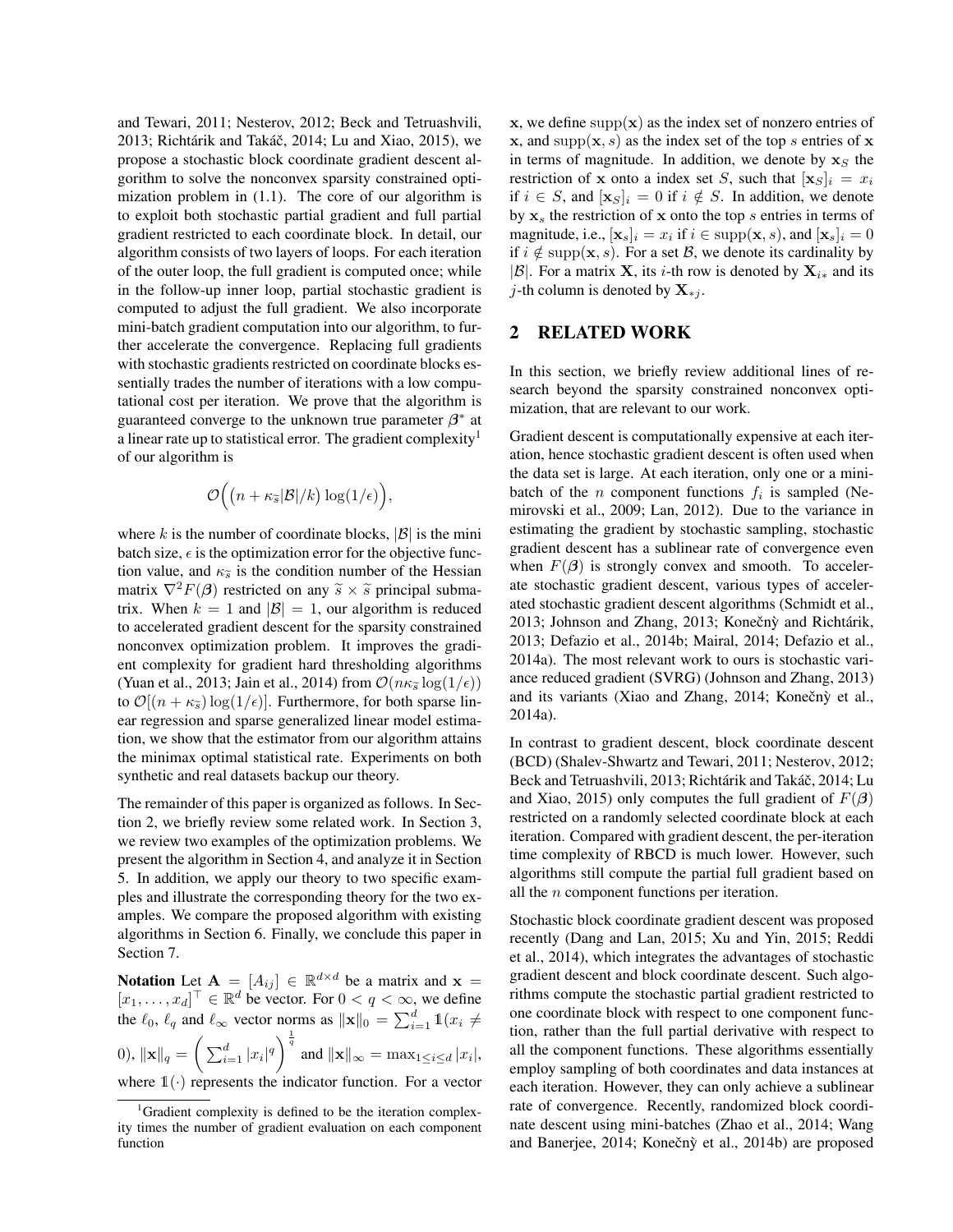independently to accelerate the convergence of stochastic block coordinate gradient descent.

Our work departs from the above studies by considering a sparsity constrained nonconvex optimization problem instead of convex optimization. Due to the nonconvex nature of (1.1), our algorithm is no longer guaranteed to converge to the global optimum. Nevertheless, by taking into account the underlying statistical models, we illustrate that proposed algorithm is guaranteed to converge to the unknown true model parameters up to the statistical error.

## 3 ILLUSTRATIVE EXAMPLES OF SPARSITY CONSTRAINED OPTIMIZATION

In this section, we give two examples of the statistical estimation problems, which fall in the sparsity constrained optimization problem in (1.1). We return to demonstrate the implication of our general algorithm and theory to these examples in Section 5.

Example 3.1 (Sparse Linear Regression). Consider the following linear regression model

$$
y = X\beta^* + \epsilon, \tag{3.1}
$$

where  $y \in \mathbb{R}^n$  denotes a vector of the responses, and  $\mathbf{X} \in \mathbb{R}^{n \times d}$  is the design matrix,  $\boldsymbol{\beta}^* \in \mathbb{R}^d$  is the unknown regression coefficient vector such that  $\|\beta^*\|_0 \leq s^*$ , and  $\epsilon \in \mathbb{R}^d$  is a noise vector. A commonly used estimator for the above sparse linear regression problem is the Lasso estimator (Tibshirani, 1996) with  $\ell_1$  norm penalty. An alternative estimator is the sparsity constrained estimator

$$
\min_{\boldsymbol{\beta} \in \mathbb{R}^d} \frac{1}{2n} \|\mathbf{X}\boldsymbol{\beta} - \mathbf{y}\|_2^2 \quad \text{subject to} \quad \|\boldsymbol{\beta}\|_0 \le s, \quad (3.2)
$$

where  $s$  is a tuning parameter, which controls the sparsity of  $\beta$ . This is indeed an example of the nonconvex optimization problem in (1.1) where  $F(\beta) = 1/(2n) ||\mathbf{X}\beta - \mathbf{y}||_2^2$ ,  $f_i(\boldsymbol{\beta}) = 1/2(\mathbf{x}_i^{\top} \boldsymbol{\beta} - y_i)^2$  and  $\mathbf{x}_i \in \mathbb{R}^d$  is the *i*-th row of X. Similar estimator has been studied by Tropp and Gilbert (2007); Zhang (2011); Jain et al. (2014), to mention a few.

Example 3.2 (Sparse Generalized Linear Models). We assume that the observations in each task are generated from generalized linear models

$$
\mathbb{P}(y|\mathbf{x}, \beta^*, \sigma) = \exp\left\{\frac{y\langle \beta^*, \mathbf{x} \rangle - \Phi(\beta^{*T}\mathbf{x})}{c(\sigma)}\right\}, \quad (3.3)
$$

where  $\Phi(\cdot) : \mathbb{R} \to \mathbb{R}$  is a link function,  $y \in \mathbb{R}$  is the response variable,  $\mathbf{x} \in \mathbb{R}^d$  is the predictor vector,  $\boldsymbol{\beta}^* \in \mathbb{R}^d$  is the parameter such that  $||\beta^*||_0 \leq s^*$ , and  $c(\sigma) \in \mathbb{R}$  is fixed and known scale parameter. A special example of generalized linear model is the linear regression model where the noise follows from a Gaussian distribution, which corresponds to  $c(\sigma) = \sigma^2$  and  $\Phi(t) = t^2$ . Logistic regression is

another special case of the generalized linear model, where  $\Phi(t) = \log(1 + \exp(t)), c(\sigma) = 1$  and  $y \in \{0, 1\}.$ 

Given  $\{x_i, y_i\}_{i=1}^n$ , a widely used estimator for  $\beta^*$  is the  $\ell_1$  regularized maximum likelihood estimator (Negahban et al., 2009; Loh and Wainwright, 2013). An alternative estimator is the sparsity constrained maximum likelihood estimator as follows

$$
\min_{\boldsymbol{\beta}} -\frac{1}{n} \sum_{i=1}^{n} \frac{1}{c(\sigma)} \left[ y_i \langle \boldsymbol{\beta}, \mathbf{x}_i \rangle - \Phi(\boldsymbol{\beta}^{*T} \mathbf{x}) \right],
$$
\n
$$
\text{subject to} \quad ||\boldsymbol{\beta}||_0 \le s. \tag{3.4}
$$

The estimator in (3.4) has been investigated by Jalali et al. (2011); Yuan et al. (2013); Li et al. (2016).

For more examples, please refer to Yuan et al. (2013); Jain et al. (2014) and references therein.

### 4 THE PROPOSED ALGORITHM

In this section, we present an accelerated stochastic block coordinate descent algorithm based on nonconvex optimization for solving the proposed estimator in (1.1). The key motivation of the algorithm is using iterative hard thresholding to ensure cardinality constraint and mixed mini-batch partial gradient to reduce the variance of the stochastic gradient and accelerate the convergence. We display the algorithm in Algorithm 1.

Algorithm 1 Accelerated Stochastic Block Coordinate Gradient Descent with Hard Thresholding (ASBCDHT)

1: Initialization:  $\widetilde{\beta}^{(0)}$  with  $\|\widetilde{\beta}^{(0)}\|_0 \leq s$ 2: for  $\ell = 1, 2, ...$  do 3:  $\widetilde{\beta} = \widetilde{\beta}^{(\ell-1)}$ <br>4:  $\widetilde{\mu} = \frac{1}{n} \sum_{i=1}^{n}$ 4:  $\widetilde{\mu} = \frac{1}{n} \sum_{i=1}^n \nabla f_i(\widetilde{\boldsymbol{\beta}})$ 5:  $\beta^{(0)} = \beta$ 6: Randomly sample z uniformly from  $\{0, \ldots, m - \}$ 1} 7: for  $t = 0, 1, ..., z - 1$  do 8: Randomly sample a mini-batch  $\beta$  from  $\{1, \ldots, n\}$  uniformly 9: Randomly sample *j* from  $\{1, \ldots, k\}$  uniformly 10:  $\begin{array}{ll} [\mathbf{v}]_{\mathcal{G}_j}=\frac{1}{|\mathcal{B}|}\sum_{i\in\mathcal{B}}\nabla_{\mathcal{G}_j}f_i(\boldsymbol{\beta}^{(t)})\!-\!\nabla_{\mathcal{G}_j}f_i(\tilde{\boldsymbol{\beta}})\!+\!\widetilde{\boldsymbol{\mu}}_{\mathcal{G}_j}\ \mathbf{11:} &\qquad \qquad \boldsymbol{\beta}^{(t+0.5)}=\boldsymbol{\beta}^{(t)}-\eta[\mathbf{v}]_{\mathcal{G}_j} \end{array}$ 11:  $12:$  $(t+1) = HT(\boldsymbol{\beta}^{(t+0.5)}, s)$ 13: end for 14: Set  $\widetilde{\beta}^{(\ell)} = \beta^{(z)}$ 15: end for

Note that in Algorithm 1, we have two layers of loops. In the outer loop,  $\widetilde{\beta}^{(r-1)}$  denotes the estimated parameter from previous stage, and  $\tilde{\mu}$  denotes the full gradient computed based on  $\widetilde{\beta}^{(r-1)}$ .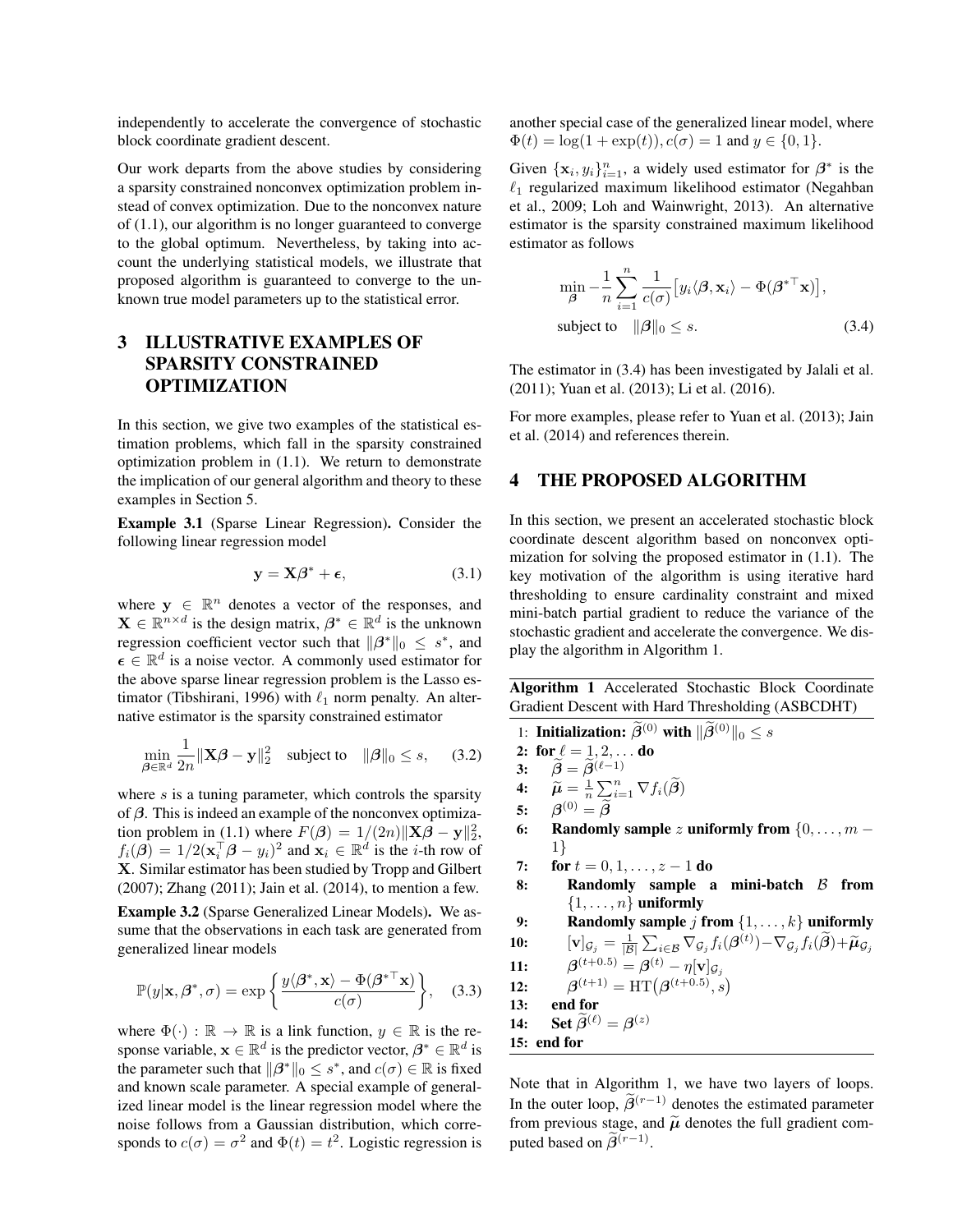In the inner loop, Algorithm 1 integrates the advantages of randomized block coordinate descent and stochastic gradient descent together. Let  $\{G_1, \ldots, G_k\}$  be a partition of all the d coordinates where  $\mathcal{G}_j$  is a block of coordinates. In step 7, it uniformly samples a mini batch of component functions. And in step 8, it uniformly samples a coordinate block. The random sampling significantly reduces the computational cost. Based on the mini batch of component functions, and the coordinate block, it calculates the mixed partial gradient  $[v]_{\mathcal{G}_j}$  restricted on the selected coordinate block, which is the combination of the partial stochastic gradient and the partial full gradient (See step 9). Note that similar mixed gradient has been originally introduced in Johnson and Zhang (2013) and later adopted by Xiao and Zhang (2014); Konečnỳ et al. (2014a); Zhao et al. (2014); Konečnỳ et al.  $(2014b)$  to reduce the variance introduced by random sampling. More specifically, we can show that the variance of  $[\mathbf{v}]_{\mathcal{G}_j}$  i.e.,  $\mathbb{E}[\|\mathbf{v}_{\widetilde{\mathcal{S}}} - \nabla_{\widetilde{\mathcal{S}}}F(\boldsymbol{\beta}^{(t)})\|_2^2]$  diminishes when  $\beta^{(t)}$  approaches the unknown true model parameter vector  $\beta^*$ .  $\beta^{(t+0.5)}$  is the output of coordinate gradient descent step. Since  $\beta^{(t+0.5)}$  is not necessarily sparse after the coordinate descent update, in order to make it sparse, we apply a hard thresholding procedure (Yuan et al., 2013; Jain et al., 2014) right after coordinate descent step. The hard thresholding operator is defined as follows:

$$
[\text{HT}(\beta, s)]_i = \begin{cases} \beta_i, & \text{if } i \in \text{supp}(\beta, s), \\ 0, & \text{otherwise.} \end{cases} (4.1)
$$

The hard thresholding step preserves the entries of  $\beta^{(t+0.5)}$ with the top s large magnitudes and sets the rest to zero. This gives rise to  $\beta^{(t+1)}$ . Recall that s is a tuning parameter that controls the sparsity level.

### 5 MAIN THEORY AND IMPLICATIONS

In this section, we will present the main theory that characterizes the performance of Algorithm 1, followed which we show the consequences of our theory when it is applied to the two examples in Section 3.

#### 5.1 MAIN THEORETICAL RESULTS

We first layout a set of definition and assumptions, that are essential for our main theory.

**Definition 5.1** (Sparse Eigenvalues). Let  $\tilde{s}$  be a positive integer. The largest and smallest s-sparse eigenvalues of the Hessian matrix  $\nabla^2 F(\boldsymbol{\beta})$  are

$$
\rho_{+}(\widetilde{s}) = \sup_{\mathbf{v}} \left\{ \mathbf{v}^{\top} \nabla^{2} F(\boldsymbol{\beta}) \mathbf{v} : \|\mathbf{v}\|_{0} \leq \widetilde{s}, \|\mathbf{v}\|_{2} = 1, \boldsymbol{\beta} \in \mathbb{R}^{d} \right\}
$$

$$
\rho_{-}(\widetilde{s}) = \inf_{\mathbf{v}} \left\{ \mathbf{v}^{\top} \nabla^{2} F(\boldsymbol{\beta}) \mathbf{v} : \|\mathbf{v}\|_{0} \leq \widetilde{s}, \|\mathbf{v}\|_{2} = 1, \boldsymbol{\beta} \in \mathbb{R}^{d} \right\}
$$

Moreover, we define the restricted condition number  $\kappa_{\tilde{s}} =$  $\rho_{+}(\widetilde{s})/\rho_{-}(\widetilde{s}).$ 

Based on the sparse eigenvalues, we make the following assumptions on  $f_i(\boldsymbol{\beta})$  and  $F(\boldsymbol{\beta})$  with respect to  $\rho_+(\tilde{s})$  and  $\rho_-(\tilde{s})$  mentioned above.

**Assumption 5.2** (Restricted Strong Smoothness).  $f_i(\beta)$ satisfies restricted strong smoothness condition at sparsity level  $\tilde{s}$  with a constant  $\rho_+(\tilde{s}) > 0$ : for all  $\beta, \beta'$  such that  $\|\boldsymbol{\beta} - \boldsymbol{\beta}'\|_0 \leq \tilde{s}$ , we have

$$
f_i(\boldsymbol{\beta}) \leq f_i(\boldsymbol{\beta}') + \nabla f_i(\boldsymbol{\beta}')^\top (\boldsymbol{\beta} - \boldsymbol{\beta}') + \frac{\rho_+(\widetilde{s})}{2} \|\boldsymbol{\beta} - \boldsymbol{\beta}'\|_2^2.
$$

**Assumption 5.3** (Restricted Strong Convexity).  $F(\beta)$  satisfies restricted strong convexity condition at sparsity level  $\frac{\partial \widetilde{s}}{\partial \widetilde{b}}$  with a constant  $\rho_-(\widetilde{s}) > 0$ : for all  $\beta, \beta'$  such that  $\|\boldsymbol{\beta} - \boldsymbol{\beta}'\|_0 \leq \tilde{s}$ , we have

$$
F(\boldsymbol{\beta}) \ge F(\boldsymbol{\beta}') + \nabla F(\boldsymbol{\beta}')^\top (\boldsymbol{\beta} - \boldsymbol{\beta}') + \frac{\rho_-(\widetilde{s})}{2} \|\boldsymbol{\beta} - \boldsymbol{\beta}'\|_2^2.
$$

Assumptions 5.2 and 5.3 indicate that function  $f_i(\beta)$  is smooth and function  $F(\beta)$  is strongly convex when restricted on to a sparse subspace. These restricted strong smoothness and strong convexity conditions ensure that the standard convex optimization results for strongly convex and smooth objective functions (Nesterov, 2004) can be applied to our problem settings as well. It is worth noting that we do not require each  $f_i(\boldsymbol{\beta})$  to be restricted strongly convex, we only require their summation  $F(\beta)$  is restricted strongly convex.  $f_i(\boldsymbol{\beta})$  typically does not satisfy restricted strong convexity for  $\tilde{s} > 1$ . Recall that, in Example 3.1,  $f_i(\boldsymbol{\beta}) = 1/2(\mathbf{x}_i^{\top} \boldsymbol{\beta} - y_i)^2$ , which is obviously not restricted strongly convex unless  $\tilde{s} = 1$ .

Now we are ready to present our main theorem.

Theorem 5.4. Suppose Assumptions 5.2 and 5.3 hold with  $\widetilde{s} = 2s + s^*$ . In addition, assume that  $0 < \eta \le$ <br> $\frac{1}{12} s_0 (\widetilde{s})$  and  $m$  e are chosen such that  $1/(18\rho_{+}(\tilde{s}))$  and m, s are chosen such that,

$$
\alpha = \frac{2k\tau^{m-1}(\tau - 1)}{\rho_{-}(\widetilde{s})\eta\gamma(\tau^m - 1)} + \frac{12\eta\rho_{+}(\widetilde{s})(n - |\mathcal{B}|)}{|\mathcal{B}|(n - 1)\gamma} < 1,
$$

where  $\gamma = 1 - 12\eta \rho_+(\tilde{s}) (n-|\mathcal{B}|)/[|\mathcal{B}|(n-1)] - 6\eta \rho_+(\tilde{s})$ and  $\tau = 1 + 2\sqrt{s^*}/\sqrt{s - s^*}$ . Then the estimator  $\tilde{\beta}^{(\ell)}$  from Algorithm 1 satisfies

$$
\mathbb{E}\big[F(\widetilde{\beta}^{(\ell)}) - F(\beta^*)\big] \leq \alpha^{\ell} \mathbb{E}\big[F(\widetilde{\beta}^{(0)}) - F(\beta^*)\big] + \frac{3\eta}{2\gamma(1-\alpha)} \|\nabla_{\widetilde{s}}F(\beta^*)\|_2^2. \tag{5.1}
$$

 $\}$ , rem results: We have the following remarks regarding the above theo-

The linear rate of convergence, the learning rate  $\eta$  need to be set Remark 5.5. Theorem 5.4 implies that in order to achieve sufficiently small, the sparsity constraint s and the number of inner loop iterations  $m$  should be set sufficiently large such that  $\alpha \leq 1$ . Here we provide an example showing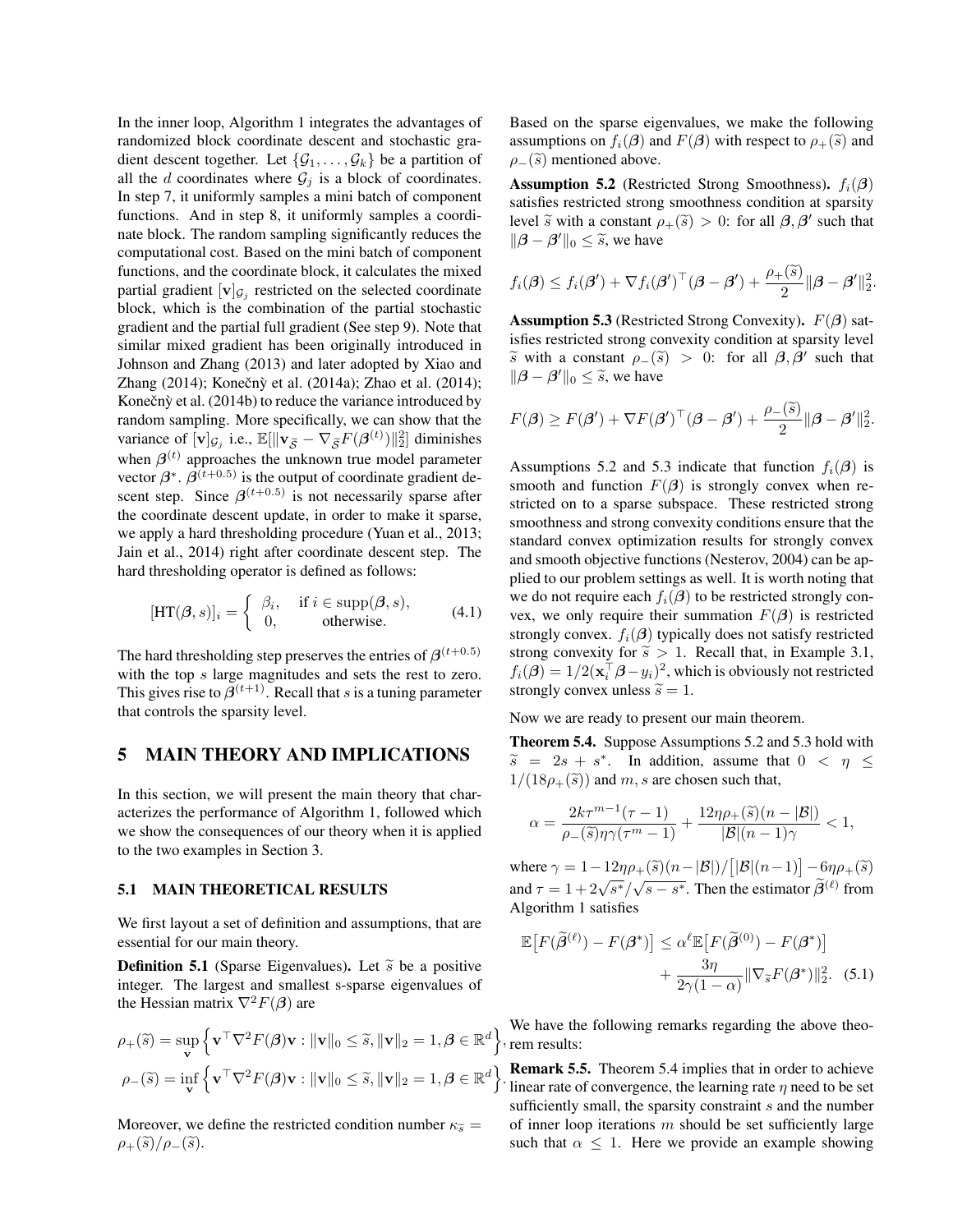Table 1: A comparison of gradient complexity for different algorithms.

| Algorithms           | <b>Gradient Complexity</b>                                                                                                          |
|----------------------|-------------------------------------------------------------------------------------------------------------------------------------|
| Nguyen et al. (2014) | $\mathcal{O}(1/\epsilon)$                                                                                                           |
| Yuan et al. (2013)   |                                                                                                                                     |
| Li et al. (2016)     | $\mathcal{O}(n\kappa_{\widetilde{s}} \cdot \log(1/\epsilon))$<br>$\mathcal{O}([n + \kappa_{\widetilde{s}}] \cdot \log(1/\epsilon))$ |
| ) <sub>11rs</sub>    | $\mathcal{O}((n + \kappa_{\widetilde{s}} \mathcal{B} /k) \cdot \log(1/\epsilon))$                                                   |
|                      |                                                                                                                                     |

this is absolutely achievable. Without loss of generality, we consider the simplified scenario where the batch size  $|\mathcal{B}| =$ 1 and coordinate block number  $k = 1$ . As stated in the theorem condition, suppose we choose  $\eta = 1/(36\rho_+(\tilde{s}))$ , then we have  $\gamma = 1/2$ . This simplifies the expression of  $\alpha$ to:

$$
\alpha = 144 \kappa_{\widetilde s} \cdot \frac{\tau^m}{\tau^m-1} \Big(1-\frac{1}{\tau}\Big) + \frac{2}{3},
$$

Therefore, provided that s is chosen to be

$$
s \ge (1 + 4(1728\kappa_{\tilde{s}} - 1)^2)s^*, \ m \ge \log 2 \cdot (1728\kappa_{\tilde{s}} - 1),
$$

we have,

$$
\frac{\tau^m}{\tau^m - 1} \le 2, \ \left(1 - \frac{1}{\tau}\right) \le \frac{1}{1728\kappa_{\tilde{s}}},
$$

which immediately verifies that  $\alpha \leq \frac{5}{6} < 1$ .

Remark 5.6. Theorem 5.4 illustrates the linear rate of convergence in objective function value gap. From (5.1), in order to ensure that the linear converging term satisfies  $\alpha^{\ell} \left[ F(\tilde{\beta}^{(0)}) - F(\beta^*) \right] \leq \epsilon$ , the number of stages should satisfy

$$
\ell \geq \log_{\alpha^{-1}} \frac{F(\widetilde{\boldsymbol{\beta}}^{(0)}) - F(\boldsymbol{\beta}^*)}{\epsilon}.
$$

Thus we need  $\mathcal{O}(\log(1/\epsilon))$  outer iterations in Algorithm 1. Recall that from Remark 5.5, we have  $m = \Omega(\kappa_{\widetilde{\delta}})$ . Since in each outer iteration, we need to compute one full gradient and  $m$  mixed mini-batch gradient, the overall gradient complexity is  $\mathcal{O}((n + \kappa_{\tilde{s}} \cdot |\mathcal{B}|/k) \cdot \log(1/\epsilon))$ , where k is the number of coordinate blocks,  $|\mathcal{B}|$  is the batch size, and  $\kappa_{\widetilde{\mathcal{S}}}$  is the restricted condition number of  $\nabla^2 F(\beta^*)$ . For the ease of comparison, we summarize the gradient complexity of our algorithm as well as the other state of the art algorithms in Table 1. As we can see, our proposed algorithm improves gradient complexity over previous work. In particular, with  $k > 1$  and  $|\mathcal{B}| = 1$ , the gradient complexity of our algorithm outperforms that of Li et al. (2016). In the special case that  $k = 1$  and  $|\mathcal{B}| = 1$ , our algorithm has the same gradient complexity as Li et al. (2016). In general, our algorithm provides more flexibility than Li et al. (2016) by incorporating mini-batch technique.

Theorem 5.4 immediately implies the following results.

Corollary 5.7. Under the same conditions of Theorem 5.4, the estimator  $\hat{\beta}^{(\ell)}$  from Algorithm 1 satisfies

$$
\mathbb{E} \|\tilde{\beta}^{(\ell)} - \beta^* \|_2 \leq \frac{\alpha^{\ell/2} \sqrt{\frac{2 \left[ F(\tilde{\beta}^{(0)}) - F(\beta^*) \right]}{\rho_{-}(\tilde{s})}}}{\text{Optimization Error}}
$$

$$
+ \underbrace{\left( \frac{2}{\rho_{-}(\tilde{s})} + \sqrt{\frac{3\eta}{\gamma \rho_{-}(\tilde{s})(1-\alpha)}} \right)}_{\text{Statistical Error}} \sqrt{\tilde{s}} \|\nabla F(\beta^*) \|_{\infty}.
$$
(5.2)

We have the following remark regarding the above result.

Remark 5.8. The right hand side of (5.2) consists of two terms. The first term is the optimization error, which goes to zero as  $\ell$  increase, since  $\alpha \in (0, 1)$ . The second term corresponds to the statistical error, and is proportional to √  $\widetilde{\delta}$   $\|\nabla F(\beta^*)\|_{\infty}$ . Since  $\widetilde{s} = s + s^*$  and  $s = O(s^*)$ ,<br>estimating is actually in the order of  $\sqrt{s^*} \|\nabla F(\beta^*)\|$  $\|\nabla F(\beta^*)\|_{\infty}$ . Since  $s = s + s'$  and  $s = O(s')$ ,<br>the statistical is actually in the order of  $\sqrt{s^*} \|\nabla F(\beta^*)\|_{\infty}$ . Note that the statistical error of the regularized M estimators (Negahban et al., 2009; Loh and Wainwright, 2013) for sparse linear regression and generalized linear models, for sparse in ear regression and generalized inear models,<br>is also proportional to  $\sqrt{s^*} \|\nabla F(\beta^*)\|_{\infty}$ . Theorem 5.7 suggests that our algorithm attains a linear rate of convergence to the true parameter, up to the statistical error. In other words, our algorithm linearly converges to a local optima, which enjoys good statistical property.

### 5.2 IMPLICATION FOR SPECIFIC STATISTICAL ESTIMATION PROBLEMS

We now turn to the consequences of our algorithm and general theory for specific statistical estimation problems that arise in applications. In particular, we show the theoretical results by applying our theory to the two examples introduced in Section 3.

We begin with a corollary for the problem of sparse linear regression, as introduced in Example 3.1. We assume that the noise vector  $\epsilon$  in (3.1) is zero-mean and has sub-Gaussian tails.

**Assumption 5.9.**  $\epsilon$  is a zero mean random vector, and there exists a constant  $\sigma > 0$  such that for any fixed  $\|\mathbf{v}\|_2 = 1$ , we have

$$
\mathbb{P}(|\mathbf{v}^\top \boldsymbol{\epsilon}| > \delta) \le 2 \exp\left(-\frac{\delta^2}{2\sigma^2}\right) \quad \text{for all} \quad \delta > 0.
$$

In addition, without loss of generality, we make an additional assumption on the design matrices  $X$  in (3.1).

Assumption 5.10. For all columns in  $X \in \mathbb{R}^{n \times d}$ , we have  $||\mathbf{X}_{*j}||_2 \leq \sqrt{n}$ , where  $\mathbf{X}_{*j}$  is the j-th column of X.

Note that Assumption 5.10 is often made in the analysis of Lasso estimator (Negahban et al., 2009; Zhang et al., 2009).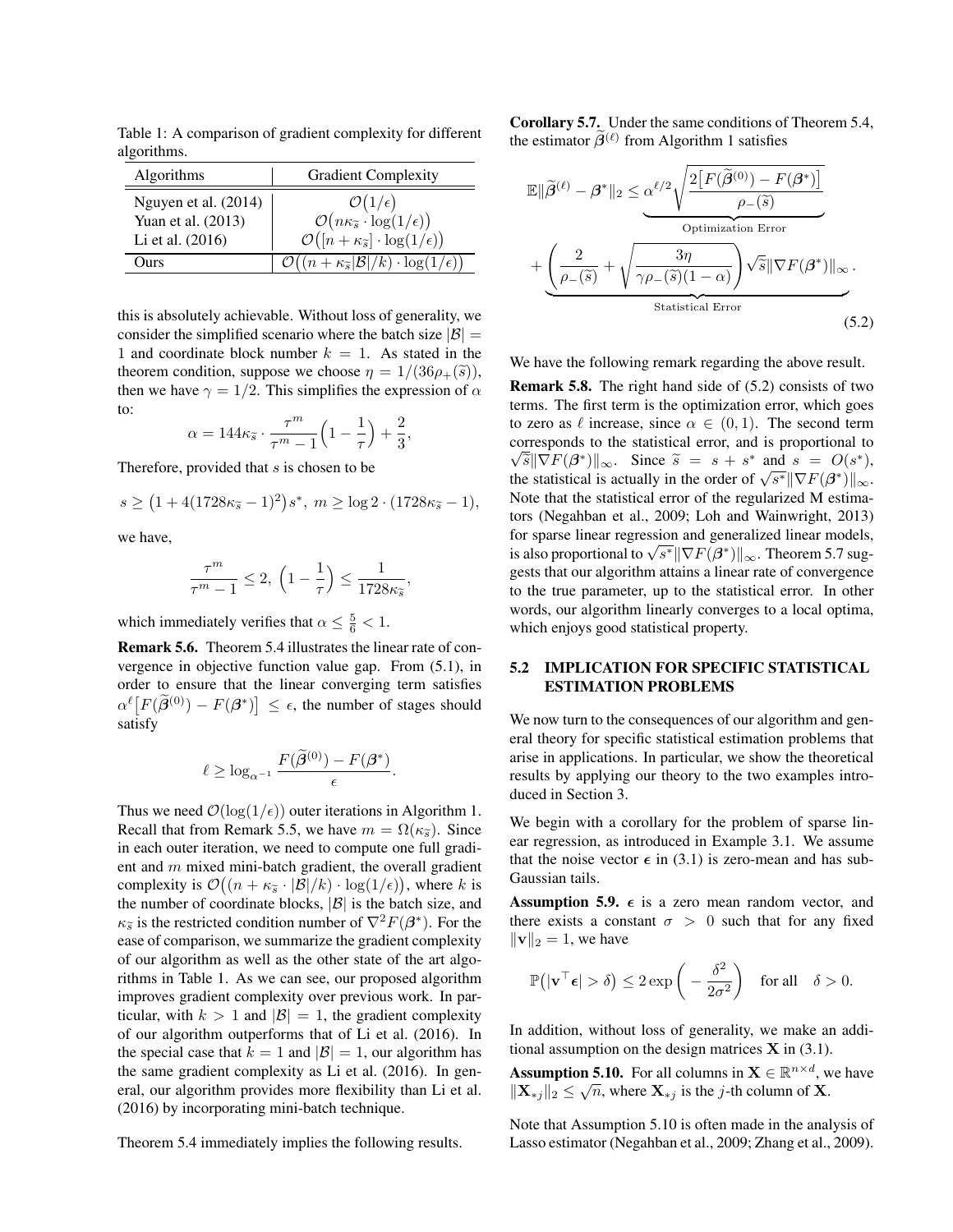Corollary 5.11. Under the same conditions as Corollary 5.7, if Assumptions 5.9 and 5.10 hold, then with probability at least  $1 - 1/d$ , the estimator  $\tilde{\beta}^{(\ell)}$  from Algorithm 1 for sparse linear regression in (3.2) satisfies

$$
\mathbb{E} \|\widetilde{\beta}^{(\ell)} - \beta^* \|_2 \leq \underbrace{\alpha^{\ell/2} \sqrt{\frac{2 \left[ F(\widetilde{\beta}^{(0)}) - F(\beta^*) \right]}{\rho_{-}(\widetilde{s})}}}_{\text{Optimization Error}}
$$
\n
$$
+ \underbrace{C \left( \frac{2}{\rho_{-}(\widetilde{s})} + \sqrt{\frac{3\eta}{\gamma \rho_{-}(\widetilde{s})(1-\alpha)}} \right) \sigma \sqrt{\frac{s^* \log d}{n}}}_{\text{Statistical Error}}, \quad (5.3)
$$

where  $\sigma$  is the variance proxy of the sub-Gaussian random vector  $\epsilon$ .

Corollary 5.11 suggests that when applying our algorithm to sparse linear regression, it achieves  $O(\sqrt{s^* \log d/n})$ statistical error. It matches the minimax optimal rate for sparse linear regression (Raskutti et al., 2011).

We then provide a corollary for the problem of sparse generalized linear model estimation, as introduced in Example 3.2. For generalized linear model, we need the following assumption on its link function  $\Phi(t)$ , which is introduced in (3.3).

**Assumption 5.12.** There exists one  $\alpha_u > 0$  such that the second derivative of the link function satisfies  $\Phi''(t) \leq \alpha_u$ for all  $t \in \mathbb{R}$ .

Similar assumption has been made in Loh and Wainwright (2013).

Corollary 5.13. Under the same conditions as Corollary 5.7, if Assumptions 5.10 and 5.12 hold, then with probability at least  $1 - 1/d$ , the estimator  $\hat{\beta}^{(\ell)}$  from Algorithm 1 for sparse generalized linear models in (3.4) satisfies

$$
\mathbb{E} \|\widetilde{\beta}^{(\ell)} - \beta^* \|_2 \leq \underbrace{\alpha^{\ell/2} \sqrt{\frac{2 \left[ F(\widetilde{\beta}^{(0)}) - F(\beta^*) \right]}{\rho_{-}(\widetilde{s})}}}_{\text{Optimization Error}}
$$
\n
$$
+ \underbrace{C \left( \frac{2}{\rho_{-}(\widetilde{s})} + \sqrt{\frac{3\eta}{\gamma \rho_{-}(\widetilde{s})(1-\alpha)}} \right) \alpha_u \sqrt{\frac{s^* \log d}{n}},}_{\text{Statistical Error}}
$$
\n(5.4)

where  $\alpha_u$  is an upper bound on the second derivative of the link function  $\Phi(t)$ .

Corollary 5.13 demonstrates that when applying our algorithm to sparse generalized linear models, it achieves  $O(\sqrt{s^* \log d/n})$  statistical error rate. It is also minimax rate-optimal.

## 6 EXPERIMENTS

In this section, we apply Algorithm 1 to the two examples discussed in Section 3, and present numerical results on both synthetic and large-scale real datasets to verify the performance of the proposed algorithm, and compare it with state-of-the-art sparsity cardinality constraint methods.

#### 6.1 BASELINE METHODS

We compare our algorithm with several state-of-the-art baseline methods: (1) gradient descent with hard thresholding (GraHTP) by Yuan et al. (2013) ; (2) stochastic variance reduced gradient with hard thresholding by Li et al. (2016) (SVRGHT); (3) Our proposed accelerated stochastic block coordinate gradient descent with hard thresholding (ASBCDHT) with batch size  $|\mathcal{B}| = 1$ ; and (4) Our proposed accelerated stochastic block coordinate descent with hard thresholding (ASBCDHT) with batch size  $|\mathcal{B}| = 10$ . Since our algorithm involves coordinate block, we set the block number as  $k = 10$ , where each block has (almost) the same number of coordinates. In addition, SVRGHT and ASBCDHT are based on mixed (partial) gradients, hence we need to specify the number of iterations for the inner loop. We simply choose  $m = n$  since our theory demonstrates that m should be chosen as  $\Omega(\kappa_{\widetilde{\delta}})$ .

In order to fairly compare the above algorithms, we notice that at each iteration of GradHTP and SVRGHT, the gradient is updated with respect to all coordinates. When in our algorithm, at each iteration of Algorithm 1 the gradient is updated with respect to only a sampled coordinate block among all coordinates, so the computational cost is lower than that of gradient descent per iteration. Therefore, comparing algorithms that update the gradient with respect to different numbers of coordinates per iteration should be based on the same number of entire data passes (the least possible iterations for passing through the entire data set with respect to all coordinates).

#### 6.2 SPARSE LINEAR REGRESSION

We first investigate the sparsity constrained linear regression problem in (3.2).

#### 6.2.1 Synthetic Data

We generate an  $n \times d$  design matrix **X** with rows drawn independently from a multivariate normal distribution  $N(0, \Sigma)$ , where each element of  $\Sigma$  is defined by  $\Sigma_{ij} = 0.6^{|i-j|}$ . The true regression coefficient vector  $\beta^*$ has  $s^*$  nonzero entries that are drawn independently from the standard normal distribution. The response vector is generated by  $y = \mathbf{X}^\top \boldsymbol{\beta}^* + \boldsymbol{\epsilon}$ , where each entry of  $\boldsymbol{\epsilon}$  follows a normal distribution with zero mean and variance  $\sigma^2 = 0.01$ . In this part, we test our proposed algorithm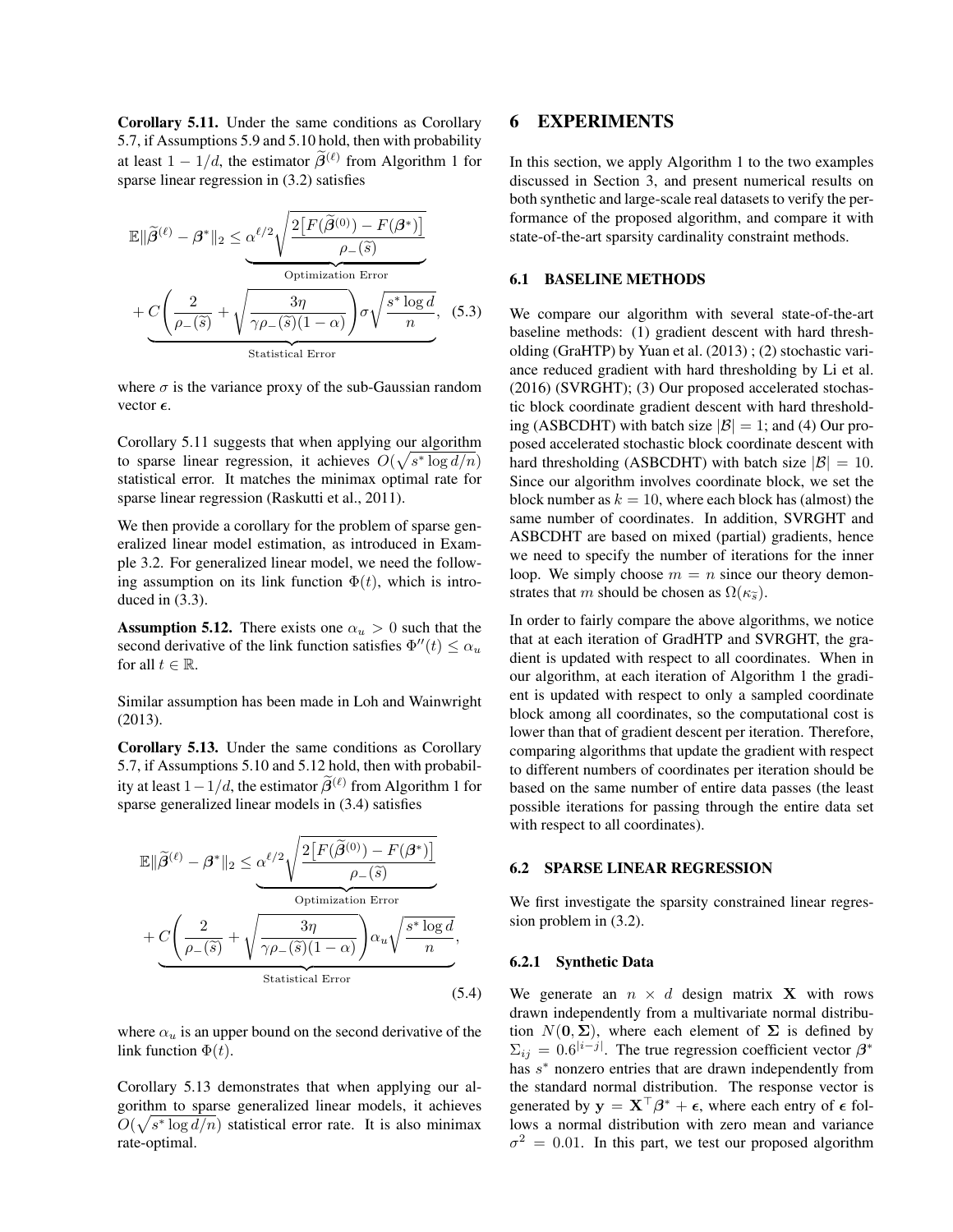

Figure 1: Comparison of different algorithms for sparsity constrained sparse linear regression on the two synthetic datasets: (1)  $n = 1000$ ,  $d = 2000$ ,  $s<sup>*</sup> = 100$  (shown in (a) and (b)); (2)  $n = 5000$ ,  $d = 10000$ ,  $s<sup>*</sup> = 500$  (shown in (c) and (d)). (a) and (c) show the logarithm of the function value gap for the two datasets. (b) and (d) demonstrate the estimation error for the two datasets.

Table 2: Regression on E2006-TFIDF: MSE comparison of algorithms for the same entire effective data passes over 10 replications. The boldfaced results denote the lowest MSE among all the algorithms for the same entire effective data passes.

| Method                      | #Data Passes=3      | #Data Passes=6      | #Data Passes=9      | #Data Passes= $12 \pm 4$ Data Passes= $15$ |                     |
|-----------------------------|---------------------|---------------------|---------------------|--------------------------------------------|---------------------|
| <b>GraHTP</b>               | 1.3388              | 1.1204              | 1.0522              | 1.0190                                     | 0.9970              |
| <b>SVRGHT</b>               | $0.8809 + 0.0949$   | $0.8150 + 0.0718$   | $0.7819 + 0.0612$   | $0.7574 + 0.0539$                          | $0.7385 + 0.0483$   |
| $ASBCDHT( \mathcal{B} =1)$  | $0.7039 \pm 0.1037$ | $0.6835 + 0.0789$   | $0.6709 + 0.0677$   | $0.6607 + 0.0600$                          | $0.6518 + 0.0533$   |
| $ASBCDHT( \mathcal{B} =10)$ | $0.7003 \pm 0.1118$ | $0.6769 \pm 0.0806$ | $0.6627 \pm 0.0626$ | $0.6519 \pm 0.0519$                        | $0.6426 \pm 0.0415$ |



Figure 2: Comparison of different algorithms in terms of the logarithm of objective function value gap on E2006- TFIDF dataset.

along with with the state-of-the-art algorithms in two different settings: (1)  $n = 1000, d = 2000, s^* = 100$ ; and (2)  $n = 5000, d = 10000, s^* = 500$ . Each experiment is repeated for 10 times. For each algorithm, we plot the logarithm of the objective function value gap and the estimation error  $\|\boldsymbol{\beta}^{(t)} - \boldsymbol{\beta}^*\|_2$  for comparison. The sparsity parameter s is set to  $s = 1.2s^*$  for all the algorithms according to the theory. The step size  $\eta$  of different algorithms is tuned by cross validation.

In Figure 1, we compare the logarithm of the function value gap and the estimation error in the above two datasets for

all algorithms. Figure 1 (a) and (c) demonstrate that the optimization error decreases to zero at a linear rate while 1 (b) and (d) show that the estimation error of the estimator converges to certain level after some number of effective data passes. This is consistent with our theory in Corollary 5.11 that the estimation error of our algorithm consists of two terms: the optimization error that goes to zero, and the statistical error that depends on the problem parameters  $(d, n, s^*$  and so on). From Figure 1, it is obvious that our proposed algorithm outperforms other state-of-the-art algorithms in estimation error after the same number of effective data passes. Also note that when the data size is relatively small, our algorithm with batch size equals 10 performs better than the case when batch size equals 1, while this advantage decays as the data size grows. This is probably because the mini-batch sampling is more advantageous when the data are relatively small.

### 6.2.2 E2006-TFIDF Data

We use E2006-TFIDF dataset to test the sparsity constrained linear regression, which predicts risk from financial reports from thousands of publicly traded U.S. companies (Kogan et al., 2009). It contains 16, 087 training instances, 3, 308 testing instances and we randomly sample 50, 000 features for this experiment. In this section, we choose  $s = 2000$  and compare all algorithms using mean square error (MSE) for 15 entire effective data passes over 10 replications. The step size  $\eta$  is chosen by cross validation on the training data.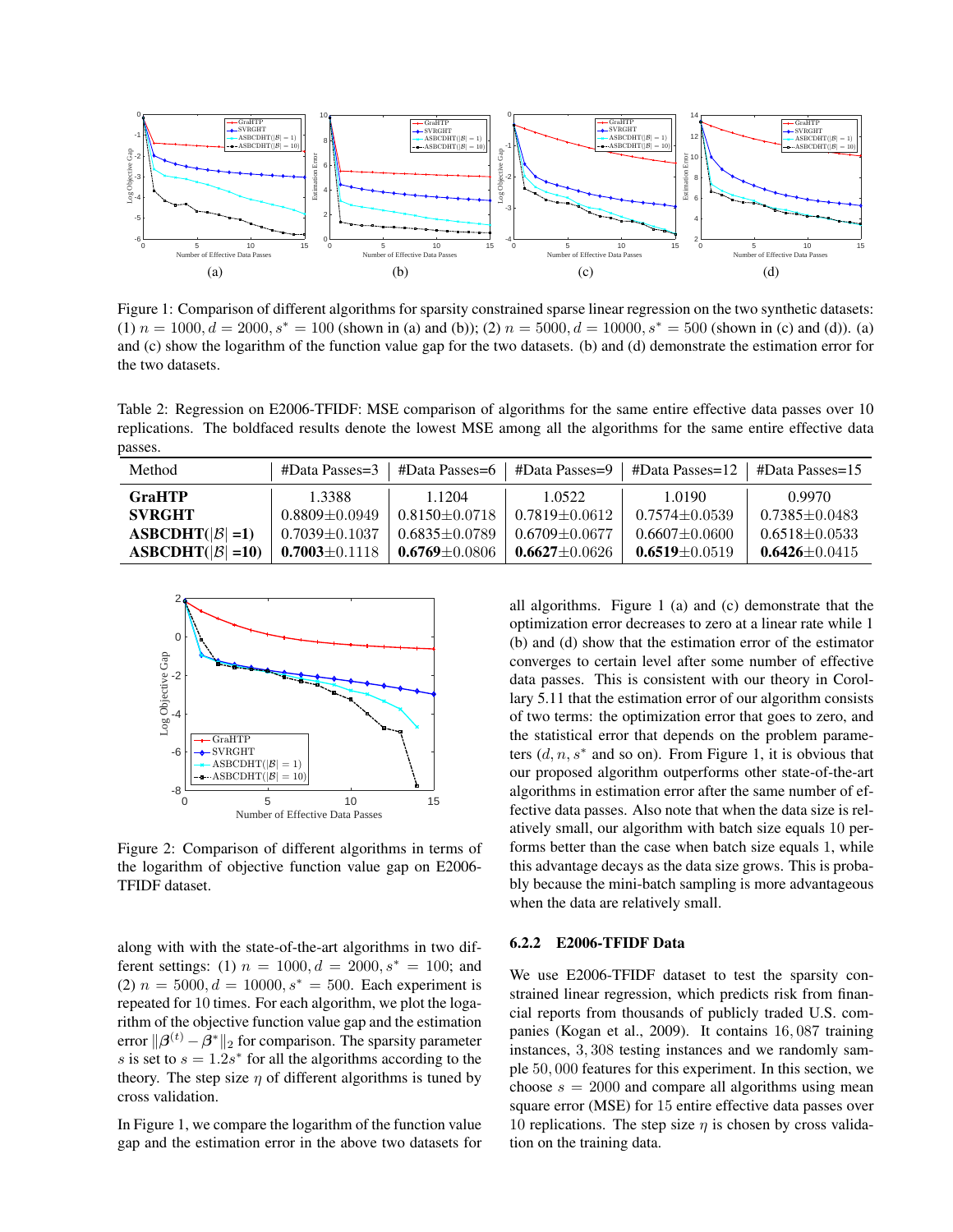

Figure 3: Comparison of different algorithms for sparsity constrained sparse logistic regression on the two synthetic datasets: (1)  $n = 1000, d = 2000, s^* = 100$  (shown in (a) and (b)); (2)  $n = 5000, d = 10000, s^* = 500$  (shown in (c) and (d)). (a) and (c) show the logarithm of the function value gap for the two datasets. (b) and (d) are the estimation error for the two datasets.

Table 3: Classification on RCV1: classification error comparison of algorithms for the same entire effective data passes over 10 replications. The boldfaced results denote the lowest classification error among all the algorithms for the same entire effective data passes.

| Method                      | #Data Passes=3      | #Data Passes=6      |                   | #Data Passes=9   #Data Passes=12   #Data Passes=15 |                     |
|-----------------------------|---------------------|---------------------|-------------------|----------------------------------------------------|---------------------|
| <b>GraHTP</b>               | 0.0758              | 0.0748              | 0.0739            | 0.0733                                             | 0.0727              |
| <b>SVRGHT</b>               | $0.0848 + 0.0043$   | $0.0763 + 0.0034$   | $0.0708 + 0.0029$ | $0.0677 + 0.0025$                                  | $0.0671 + 0.0020$   |
| $ASBCDHT( \beta =1)$        | $0.0662 + 0.0044$   | $0.0648 + 0.0025$   | $0.0644 + 0.0019$ | $0.0642 + 0.0021$                                  | $0.0639 + 0.0021$   |
| $ASBCDHT( \mathcal{B} =10)$ | 0.0550 $\pm$ 0.0043 | 0.0542 $\pm$ 0.0034 | $0.0539 + 0.0029$ | $0.0534 \pm 0.0025$                                | $0.0527 \pm 0.0020$ |

Figure 2 illustrates the logarithm of the objective function value gap for all the baseline algorithms and ours. We can see that our algorithm converges faster than the other baselines and our algorithm converges to much smaller objective function value than the other algorithms. In addition, Table 2 shows the mean value as well as the standard error of MSE for all the algorithms with respect to the number of effective data passes. Since there is no randomness in GraHTP, its standard error is zero. We can see that our algorithm attains much smaller mean square error than the other baseline algorithms for the same entire effective data passes. In particular, when the number of data passes equals 3, 6, 9 and 12, our ASBCDHT with batch size  $\beta = 10$  achieves the lowest MSE; and when the number of data passes equals 15, our ASBCDHT with batch size  $\mathcal{B} = 1$  achieves the best performance.

#### 6.3 SPARSE LOGISTIC REGRESSION

We then evaluate the sparsity constrained generalized linear model, by considering a particular instance of sparse generalized linear model, i.e., sparse logistic regression. Its estimator is given by

$$
\min_{\boldsymbol{\beta} \in \mathbb{R}^d} \frac{1}{n} \sum_{i=1}^n \left[ -y_i \cdot \mathbf{x}_i^\top \boldsymbol{\beta} + \log \left( 1 + \exp(\mathbf{x}_i^\top \boldsymbol{\beta}) \right) \right]
$$
\nsubject to 
$$
\|\boldsymbol{\beta}\|_0 \leq s
$$
,

where  $y_i \in \{0, 1\}$ . Similar estimator has been studied by Yuan et al. (2013).



Figure 4: Comparison of different algorithms in terms of the logarithm of the objective function value gap on RCV1 dataset.

#### 6.3.1 Synthetic Data

We generate an  $n \times d$  design matrix **X** with rows drawn independently from a multivariate normal distribution  $N(0, I)$ , where I is a  $d \times d$  identity matrix. The true regression coefficient vector  $\beta^*$  has  $s^*$  nonzero entries that are drawn independently from the standard normal distribution. Each response variable is generated from the logistic distribution

$$
y_i = \begin{cases} 1, & \text{with probability } 1/(1 + \exp(\mathbf{x}_i^\top \boldsymbol{\beta}^*)), \\ 0, & \text{with probability } 1 - 1/(1 + \exp(\mathbf{x}_i^\top \boldsymbol{\beta}^*)). \end{cases}
$$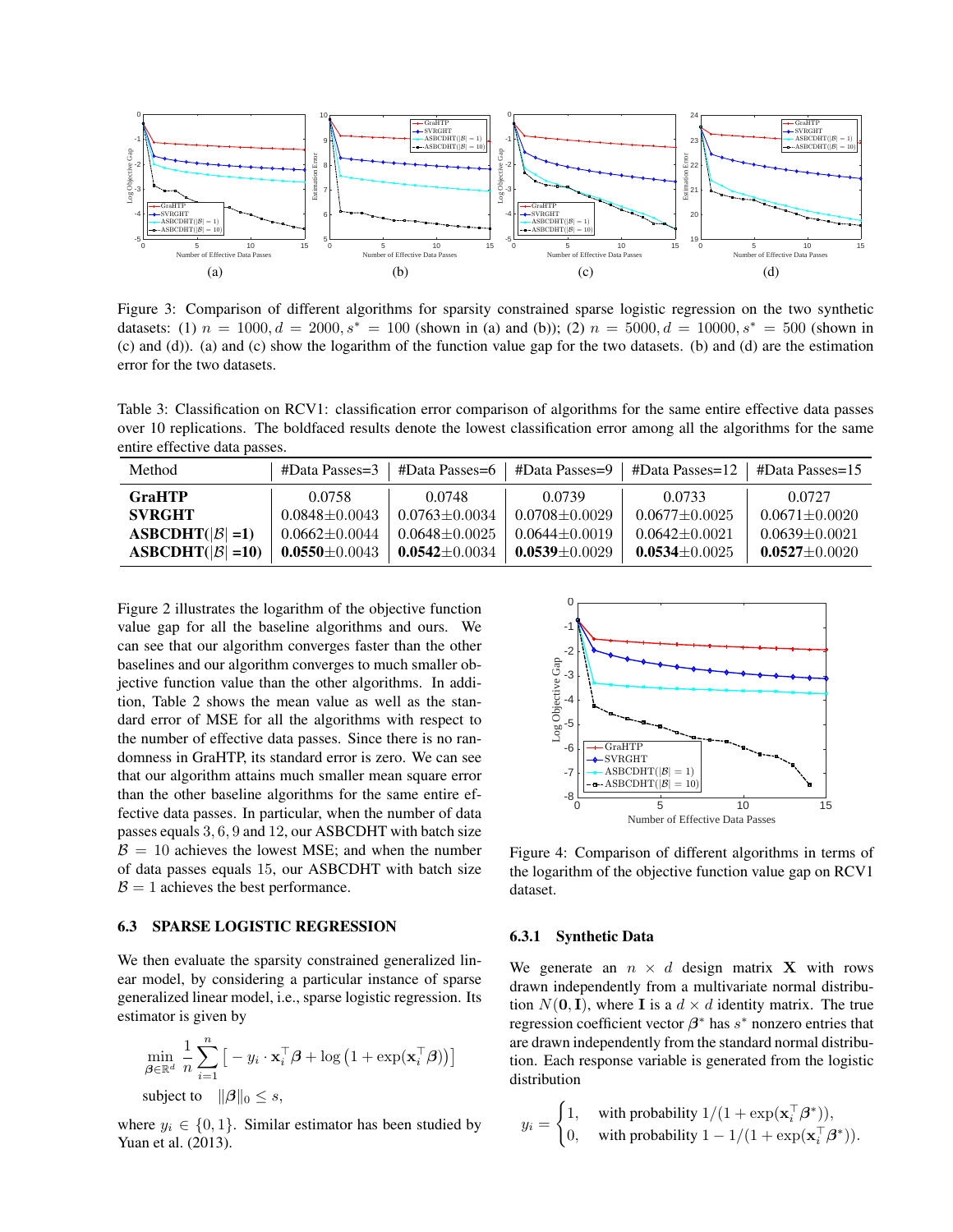In this part, we test our proposed algorithm along with the baseline algorithms in two different datasets: (1)  $n =$  $1000, d = 2000, s^* = 100$ ; and (2)  $n = 5000, d =$  $10000, s^* = 500$ . Each experiment is repeated for 10 times and for all algorithms we plot the logarithm of the objective function value gap and the estimation error  $\|\boldsymbol{\beta}^{(t)} - \boldsymbol{\beta}^*\|_2$ for comparison. The sparsity parameter  $s$  is again set to  $s = 1.2s^*$ . And the step size  $\eta$  is chosen by cross validation.

Figure 3 illustrates the logarithm of the function value gap and the estimation error  $\|\boldsymbol{\beta}^{(t)} - \boldsymbol{\beta}^*\|_2$ . The four sub-figures in Figure 3 demonstrate the similar trends as in Figure 1. Our proposed algorithm outperforms the other baseline algorithms by a large margin.

#### 6.3.2 RCV1 Data

In order to evaluate the sparsity constrained logistic regression, we use RCV1 dataset, which is a Reuters Corpus Volume I data set for text categorization research (Lewis et al., 2004). Reuters Corpus Volume I (RCV1) is an archive of over 800,000 manually categorized newswire stories made available by Reuters, Ltd. for research purposes. This dataset contains 20, 242 training instances, 677, 399 testing instances and 47, 236 features. We use the whole training set and a subset of the test set, which contains 20, 000 testing instances for our experiment. In detail, we choose  $s = 500$  and compare all algorithms in terms of their classification error on the test set for 15 entire effective data passes over 10 replications. The step size  $\eta$  is chosen by cross validation on the training set.

Table 3 demonstrates the classification results for the four algorithms including ours. It is obvious that our proposed algorithm achieves the lowest test error on RCV1 dataset on all periods of effective data passes and beats the other stateof-the-art baseline algorithms. Figure 4 further illustrates the logarithm of the objective function value gap for both the baseline algorithms and ours. This clearly demonstrates the superiority of our algorithm.

## 7 CONCLUSIONS

We proposed an accelerated stochastic block coordinate descent algorithm for sparsity constrained nonconvex optimization problems. We show that the algorithm enjoys a linear rate of convergence to the unknown true parameter up to the statistical error. Experiments on both synthetic and real datasets verify the effectiveness of our algorithm.

## Acknowledgements

We would like to thank the anonymous reviewers for their helpful comments. Research was sponsored by Quanquan Gu's startup funding at Department of Systems and Information Engineering, University of Virginia.

### **References**

- BAHMANI, S., RAJ, B. and BOUFOUNOS, P. T. (2013). Greedy sparsity-constrained optimization. *The Journal of Machine Learning Research* 14 807–841.
- BECK, A. and TETRUASHVILI, L. (2013). On the convergence of block coordinate descent type methods. *SIAM Journal on Optimization* 23 2037–2060.
- BLUMENSATH, T. and DAVIES, M. E. (2009). Iterative hard thresholding for compressed sensing. *Applied and Computational Harmonic Analysis* 27 265–274.
- BÜHLMANN, P. and VAN DE GEER, S. (2011). Statistics *for high-dimensional data: methods, theory and applications*. Springer Science & Business Media.
- DANG, C. D. and LAN, G. (2015). Stochastic block mirror descent methods for nonsmooth and stochastic optimization. *SIAM Journal on Optimization* 25 856–881.
- DEFAZIO, A., BACH, F. and LACOSTE-JULIEN, S. (2014a). Saga: A fast incremental gradient method with support for nonstrongly convex composite objectives. In *Advances in Neural Information Processing Systems*.
- DEFAZIO, A. J., CAETANO, T. S. and DOMKE, J. (2014b). Finito: A faster, permutable incremental gradient method for big data problems. In *Proceedings of the International Conference on Machine Learning*.
- FOUCART, S. (2011). Hard thresholding pursuit: an algorithm for compressive sensing. *SIAM Journal on Numerical Analysis* 49 2543–2563.
- JAIN, P., TEWARI, A. and KAR, P. (2014). On iterative hard thresholding methods for high-dimensional m-estimation. In *Advances in Neural Information Processing Systems*.
- JALALI, A., JOHNSON, C. C. and RAVIKUMAR, P. K. (2011). On learning discrete graphical models using greedy methods. In *Advances in Neural Information Processing Systems*.
- JOHNSON, R. and ZHANG, T. (2013). Accelerating stochastic gradient descent using predictive variance reduction. In *Advances in Neural Information Processing Systems*.
- KOGAN, S., LEVIN, D., ROUTLEDGE, B. R., SAGI, J. S. and SMITH, N. A. (2009). Predicting risk from financial reports with regression. In *Proceedings of Human Language Technologies: The 2009 Annual Conference of the North American Chapter of the Association for Computational Linguistics*. Association for Computational Linguistics.
- KONEČNÝ, J., LIU, J., RICHTÁRIK, P. and TAKÁČ, M. (2014a). ms2gd: Mini-batch semi-stochastic gradient descent in the proximal setting. *arXiv:1410.4744* .
- KONEČNÝ, J., QU, Z. and RICHTÁRIK, P. (2014b). Semistochastic coordinate descent. *arXiv:1412.6293* .
- KONEČNÝ, J. and RICHTÁRIK, P. (2013). Semi-stochastic gradient descent methods. *arXiv:1312.1666* .
- LAN, G. (2012). An optimal method for stochastic composite optimization. *Mathematical Programming* 133 365–397.
- LEWIS, D. D., YANG, Y., ROSE, T. G. and LI, F. (2004). Rcv1: A new benchmark collection for text categorization research. *The Journal of Machine Learning Research* 5 361–397.